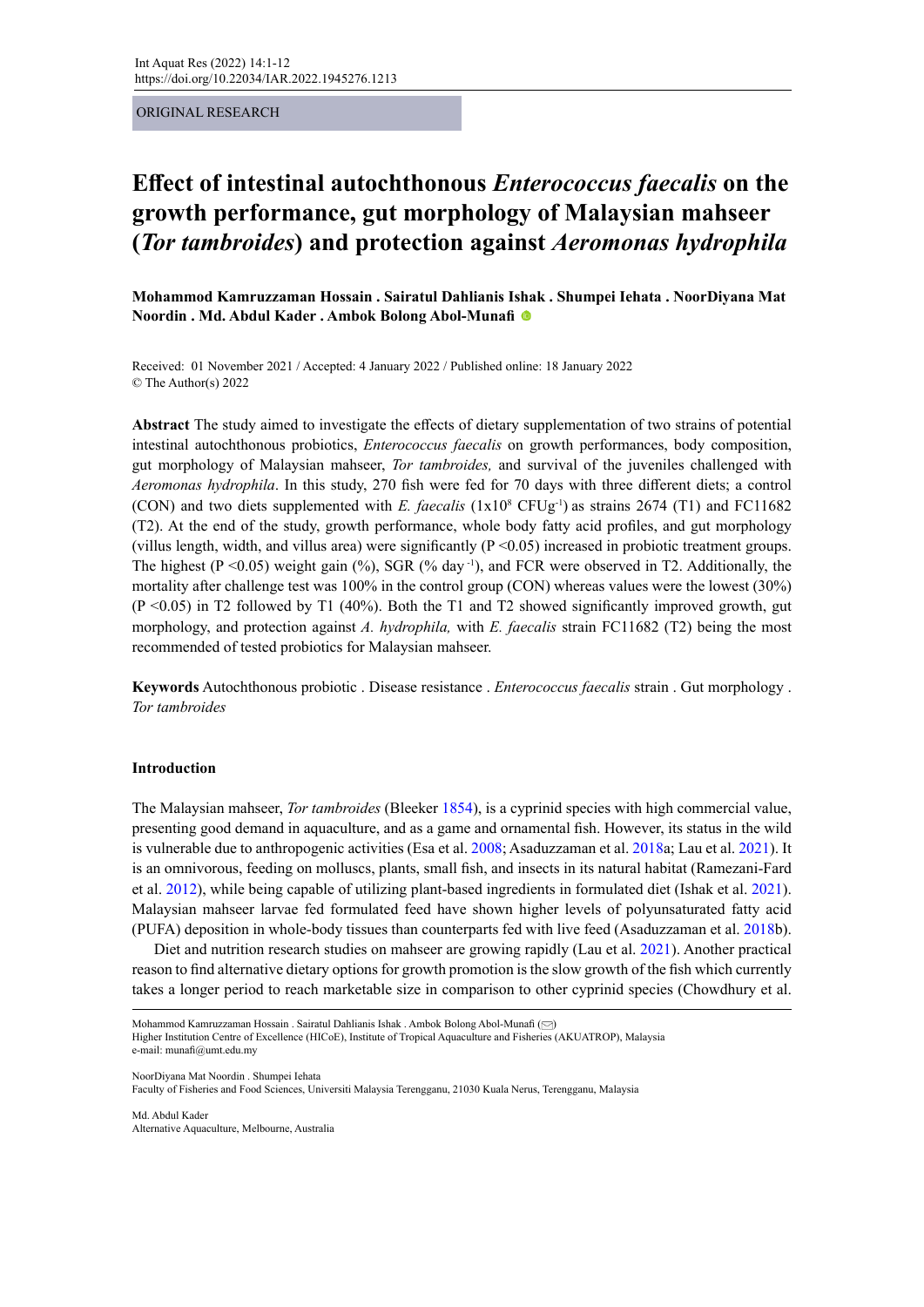2016). In these respects, probiotics have recently been proposed as dietary options for improving mahseer growth.

Asaduzzaman et al. (2018b) identified three host-derived probiotics (*Shewanella* sp. AFG21, *Bacillus* sp. AHG22, and *Alcaligenes* sp. AFG22) from the Malaysian mahseer. The study reported on mahseer juveniles fed with  $10^8$  CFU  $g<sup>-1</sup>$  of each potential probiotic for 90 days which showed at conclusion that juveniles fed *Alcaligenes* sp. AFG22 had higher lipolytic, cellulolytic, and proteolytic counts, as well as larger villus area, villus length, and villus breadth.

Diseases and growth performance of aquaculture species are key problems limiting production in intensive commercial aquaculture (Stentiford et al. 2012, 2017; Cordero et al. 2016; Liu et al. 2020). Conventionally, antibiotics (oxytetracycline, erythromycin), and chemotherapeutics agents (formalin, Potassium permanganate) are being used to control disease outbreaks on farms, which leads to the both emergence of disease resistant bacteria and environmental pollution (accumulation of antibiotic residue) (Rattanavichai et al. 2015; Liu et al. 2020). As a result, probiotics have been developed as a novel functional product applied for the benefit of nutritional health of aquaculture species, such as in improvement of growth and disease resistance (Han et al. 2015; Asaduzzaman et al. 2018a; Cai et al. 2019), and are considered as potential alternatives for disease control which can also avoid the adverse results of antibiotics and antimicrobial chemicals (Gatesoupe 1999; Nayak 2010).

Probiotics used in aquaculture have mostly originated from terrestrial animals, but current research is increasingly using host gut probiotics isolated from the gastrointestinal (GI) tract of fish and/or culture water (Gatesoupe 1999; Lazado et al. 2015; Li et al. 2019). This shift has subsequently contributed to improvement of feed consumption and nutrient absorption, shown by positive influence on host growth parameters (Zhai et al. 2017; Asaduzzaman et al. 2018b; Nath et al. 2019; Dawood et al. 2019). Evidence has indicated that host associated probiotics (HAPs) would have better chance to maintain in the intestine even after probiotic withdrawal which would further enhance performance of the probiotics (Van Doan et al. 2018). To date, several bacterial species, such as *Bacillus* sp., *Lactobacilli* sp., *Lactococcus* sp., and *Enterococcus* sp*.* have been evaluated as wide-spectrum probiotics for aquaculture, while the search for more suitable species-specific probiotics ongoing (Lazado et al. 2015).

The dietary supplemental use of probiotics has been shown to influence both growth performance and body chemical composition (Zhou et al. 2009; Merrifield et al. 2010; Allameh et al. 2017; Asaduzzaman et al. 2018a). HAPs have been reported to improve gut morphology (villus height, width. and area) (Asaduzzaman et al. 2018a) and muscle morphometry (Asaduzzaman et al. 2018b; Shakur Aha et al. 2020), which in turn may assist in the disease resistance of the host fish (Merrifield et al. 2010). Fatty acids are important dietary nutrients needed by fish for optimum growth and good health management (Mejri et al. 2021). Several studies have also investigated the effect of HAPs on the fatty acid profile of cultured species such as *Cyprinus carpio*, and *Litopenaeus vannamei* (García de La Banda et al. 2010; Ramezani Fard et al. 2014; Baesi et al. 2017).

On the other hand, dietary supplementation of probiotics can be useful in control and improvement in handling stress, high stocking densities, reduced growth due to unbalanced physiology, limited reproductive capacity, and in suppression of pathogens thus allowing fish to survive against pathogens (Van Weerd and Komen 1998; Pulkkinen et al. 2010; Tachibana et al. 2020). Some studies have been carried out to investigate the effects of two closely related strains of one species on growth parameters, disease resistance and immune responses of aquaculture species and these studies observed significantly better performance compared to control (Díaz-Rosales et al. 2009; García de La Banda et al. 2010). Therefore, the current study identified the need to evaluate more potential HAPs, sourced specifically from Malaysian mahseer.

In a preliminary study, two strains of *Enterococcus faecalis* (strain 2674 and FC11682) were isolated from the gut of Malaysian mahseer (unpublished data). Subsequently, the current study was conducted to investigate the effectiveness of the dietary supplementation of these two closely related strains of *Enterococcus faecalis* on growth performances, body composition, and gut morphology of Malaysian mahseer. There is a scarcity of information about the impact of probiotics on disease resistance and fatty acid profiles of Malaysian mahseer. The development of suitable probiotics involves evaluation of their efficacy for disease resistance against common fish pathogens. Thus, the main aim of the present study was to evaluate the effects of dietary supplementation of two strains of probiotics on growth performance, body composition, and gut morphology, as well as disease protection of Malaysian mahseer juveniles against

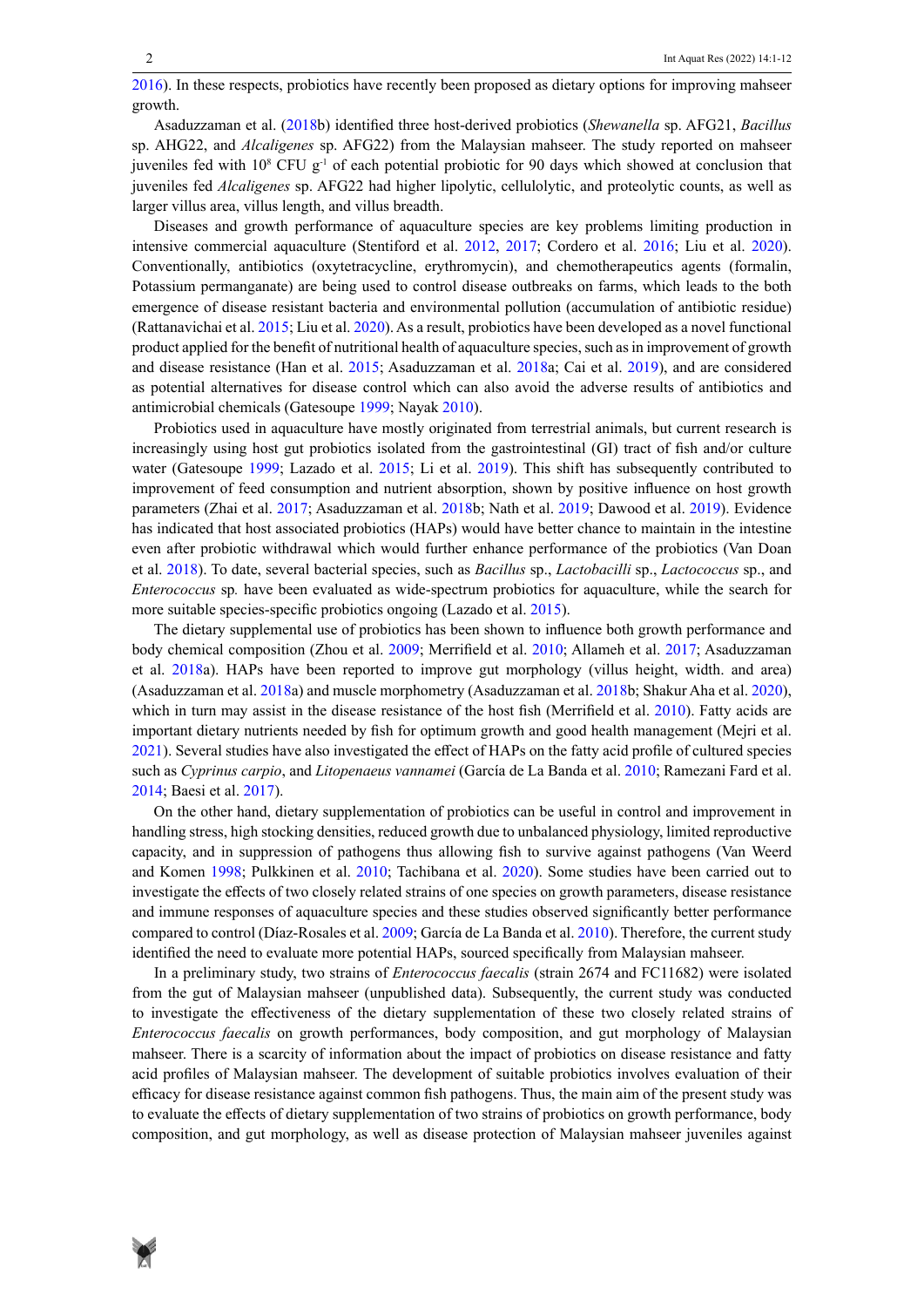pathogen *A. hydrophila.*

#### **Materials and methods**

Culture of microorganisms, preparation of experimental diets and feeding

Commercial feed (floating pellet code 9961, Thai Lux Enterprise Company Ltd, supplied by local supplier in Terengganu) containing 40% protein and 7% fat (Misieng et al. 2011; Ramezani-Fard et al. 2012; Kuebutornye et al. 2020a) were selected as basal feed in this study, with parameters confirmed by proximate composition analysis. One control diet, and two probiotic supplemented diets incorporated with different probiotics, were prepared according to method described by Asaduzzaman et al. (2018b) with some modification. In short, two closely related potential probiotic bacterial strains of *Enterococcus faecalis*. *(strain 2674 and strain FC11682)* were separately grown in 5 ml TSB broth tubes for 24 hours, and in 5 ml MRS broth tubes for 48-72 hours, at room temperature with incubator shaker set at 100 rpm. Cultures were centrifuged at 3000 rpm for 10 minutes and pellets were harvested and washed thrice in phosphate buffer solution (PBS, PH 7.4). Then, the pellets were resuspended in the same amount of PBS solution. The diluted probiotics in PBS solution were sprayed onto commercial floating pellet by bottle sprayer, which sterilized at each use using bleach (1ppm) and 70% ethanol (Kuebutornye et al. 2020). The number of culturable bacteria were determined by plate count method on TSA or MRS agar plate, to achieve  $1x10^8$  CFUml<sup>-1</sup>. After spraying, feed was dried under aseptic condition under laminar flow, and stored for maximum 7 days at 4°C before further use. Fresh experimental diets were prepared on a weekly basis to maintain the viability of bacteria  $(1x10^8$  CFUg<sup>-1</sup>) (Amstrong et al. 2016). The viability of the probiotic bacteria was tested in experimental diets by homogenizing 0.1 g of feed in 1 mL PBS. In triplicates, serial dilutions up to  $10<sup>8</sup>$  were prepared and distributed on TSA/MRS agar plates, incubated for 24-48 hours at 30°C, with statistically viable plates (i.e., 30–300 colonies) subsequently counted (Asaduzzaman et al. 2018a; Abarike et al. 2018).

#### Design of experimental setup and sampling condition

Malaysian mahseer juveniles were collected from Selangor, Malaysia and acclimatized in a 5000-litre fiber glass circular tank with continuously aerated fresh water for two weeks, and maintained with commercial feed (Thai Lux Enterprise Company Ltd, supplied by local supplier in Terengganu) before commencement of the experiment. Fish were then measured (initial mean body weight 2.54±0.01g) and distributed randomly into three groups: one control (CON0) and two treatments (T1 and T2) in 9 different tanks (3 replicates for each group) measuring 150 litre each, and a 70 day (10 weeks) feeding trial conducted for T1, T2 and CON0 (Control). The Treatments T1, T2 and Control (CON0) groups were fed diets supplemented with probiotics *E. faecalis* strain 2674, strain FC11682 and control diet (CON0), respectively. The fish were fed at the rate of 2% of body weight twice daily (9 am and 4 pm) for 10 weeks. Uneaten feed was siphoned out, oven dried and weighed to calculate feed intake. Each tank received vigorous aeration via an air stone linked to a central air compressor, water was exchanged 100 percent weekly, and the tanks were cleaned weekly. Water quality parameters (DO, pH, water temperature, alkalinity,  $NO_2/NO_3$  and alkalinity KH,  $NH_3$ ) were measured daily using YSI probe (USA) and maintained at acceptable levels. Prior to start of the feeding trial, 10-12 fish were randomly stored at -80°C for proximate and fatty acid composition analysis. Triplicate groups of experimental diets were stored at -20°C for proximate composition analysis. At the end of trail fish were starved for 24 hours and 3 fish per tank (9 fish per treatment) were dissected to collect the gut for histological analysis. Fish were anaesthetized using clove oil (50uL/litre) prior to dissection (Mian et al. 2017). Another five fish from each replicant tank were collected and stored at -80°C for fatty acid analysis. A total 12 fish/tank, close to the average final weight, were transported to a challenge test laboratory for challenge with pathogenic bacteria *A. hydrophila*. All trials were carried out in accordance with Universiti Malaysia Terengganu and European legislation on laboratory animal welfare, as well as the guiding principles for the use and care of laboratory animals.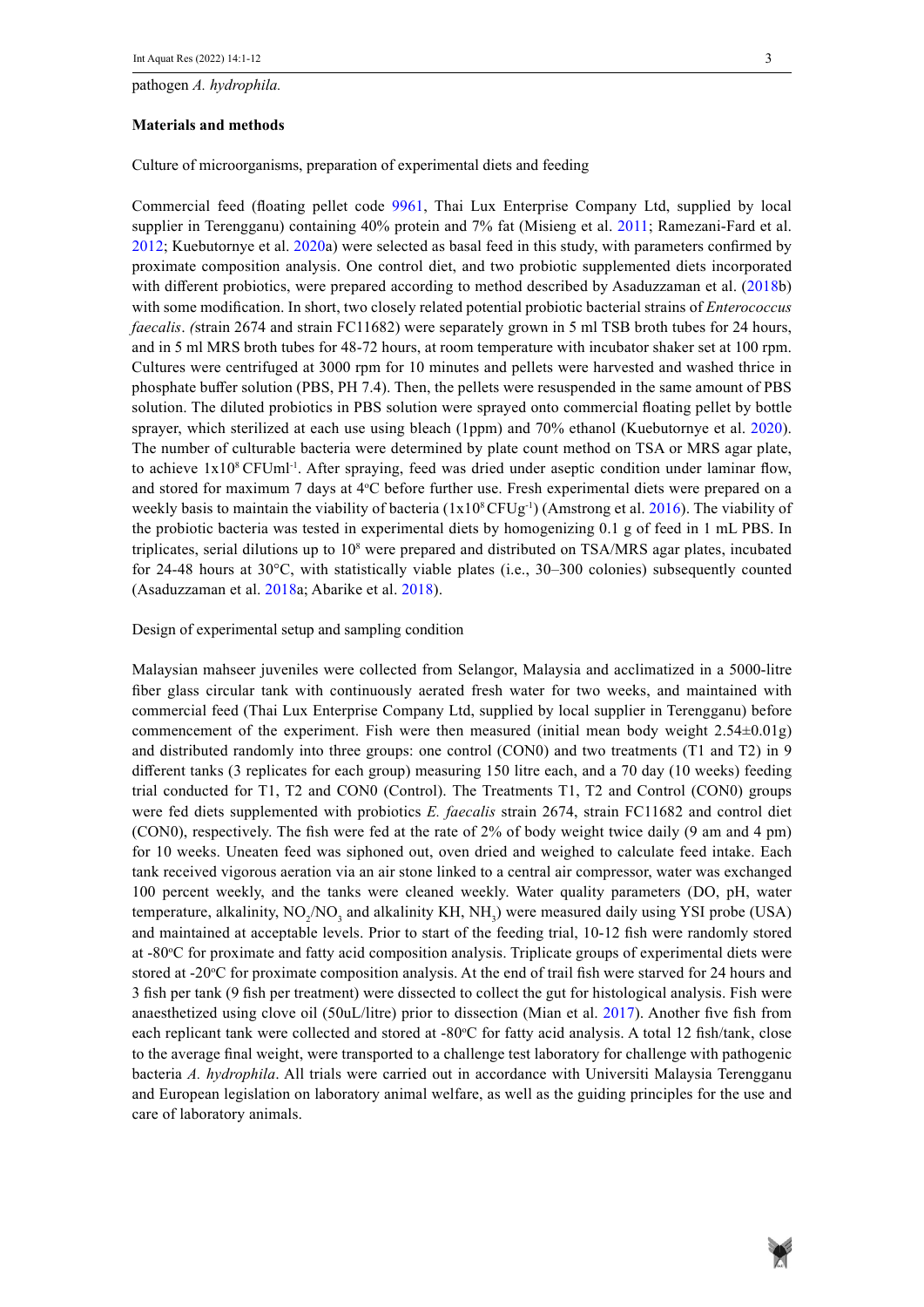# Challenge study against *Aeromonas hydrophila*

At the final period of the feeding study, 12 healthy fish per tank, close to average weight, from triplicate groups fed control, T1, and T2 diets, were challenged with *A. hydrophila*. All the above-mentioned treatments were subjected to experimental infection in triplicate. Prior to injection, fish were anaesthetized using clove oil (50uL/litre). Then, 0.1ml bacterial suspension with  $1x10^8$  CFUml<sup>-1</sup> (LD<sub>60</sub>; determined in a prior experiment) of *A. hydrophila* was injected intra-peritoneally into fish fed probiotics diet, while control fish were injected with the same amount of PBS (Amend 1981). Clinical signs (such as, isolation of fish, hemorrhage) and mortality patterns were observed and recorded for 7 days. Cumulative mortality percent and relative percent of survival (RPS%) were computed to compare disease resistance capability demonstrated by each treatment for comparison with the control group. The following formula was used to compute cumulative mortality (%) and relative percent survival (RPS%) (Liu et al. 2017).

Cumulative mortality  $(%) = \left( \frac{Total$  mortality in each treatment number after challenge  $\right)$   $x100$ .

To assess the possible protection provided by probiotics, the relative percentage of survival (RPS) (Amend 1981) was computed as follows:

 $RPS \ (%) = \left( 1 - \frac{Percent \, mortality \, in \, each \, treatment \, number \, after \, challenge}{Percent \, mortality \, in \, control \, group} \right) \times 100 \, .$ 

# Growth performance

To determining feed conversion ratio (FCR), the total amount of feed given to each experimental group was recorded. Other growth-related parameters were determined by following formula such as, weight gain (g)= final weight (g) initial weight (g) and specific growth rate (SGR % day<sup>-1</sup>) = 100 (ln W2-lnW1)/T (W1) and W2 are the initial and final weight  $(g)$ , respectively, and T is the number of days in the feeding period) and apparent FCR=feed fed (g)/weight gain (g) (Amend 1981; Tukmechi et al. 2011; Abarike et al. 2018).

Proximate composition and fatty acid composition of whole-body Malaysian mahseer juveniles fish, and diets

To analyse the proximate compositions of harvested samples, whole body samples of Malaysian mahseer were used in triplicate using traditional AOAC methods (AOAC 1997). Moisture content of the sample was determined by drying it at 105°C to a constant weight. Ash was measured after oven treatment at 550°C for 12 hours. Crude protein content was determined using the Kjeldahl technique (KBL 40 S Digestion System, Gerhardt GmbH & Co., and Kjeltec 2100 Distilling Unit, FOSS Tecator AB, Högendäs). Crude lipids were determined using the Soxhlet method (FOSS Labtec ST310, Högendäs). Following the one-step approach developed by Abdulkadir and Tsuchiya (2008), the fatty acid (FA) composition of freeze-dried wholebody samples of Malaysian mahseer was analysed. Freeze-dried 200-300 mg of whole-body mahseer samples were extracted and esterified in a single tube. The fatty acid methyl esters (FAMEs) were extracted and quantified using gas chromatography with flame ionisation detection (GC-FID-QP2010 Ultra). By comparing the peak area of each FA to the overall peak area of all FAs in the samples, composition in terms of individual FAs was calculated quantitatively (as a percentage).

# Histological analysis for gut morphology

At the final period, fish were starved for 24 hours, and 3 fish from each replicate, were selected close to the mean treatment weight, and anaesthetized using clove oil (50 mgL-1) and dissected aseptically following method described by (Liu et al. 2021) with some modifications. Briefly, mid-gut samples were immersed in Bouin's solution (10:1) for 24 hours. Following that, the samples were transferred to 70% ethanol solution, and subsequently processed with a series graded level alcohol in an Leica™ automatic tissue processor, followed by paraffin embedding. The implanted tissue blocks were sectioned at 5-7 mm intervals, stained with haematoxylin-eosin (H&E), and examined under a light microscope (Nikon Eclipse Ni-U). At 40X

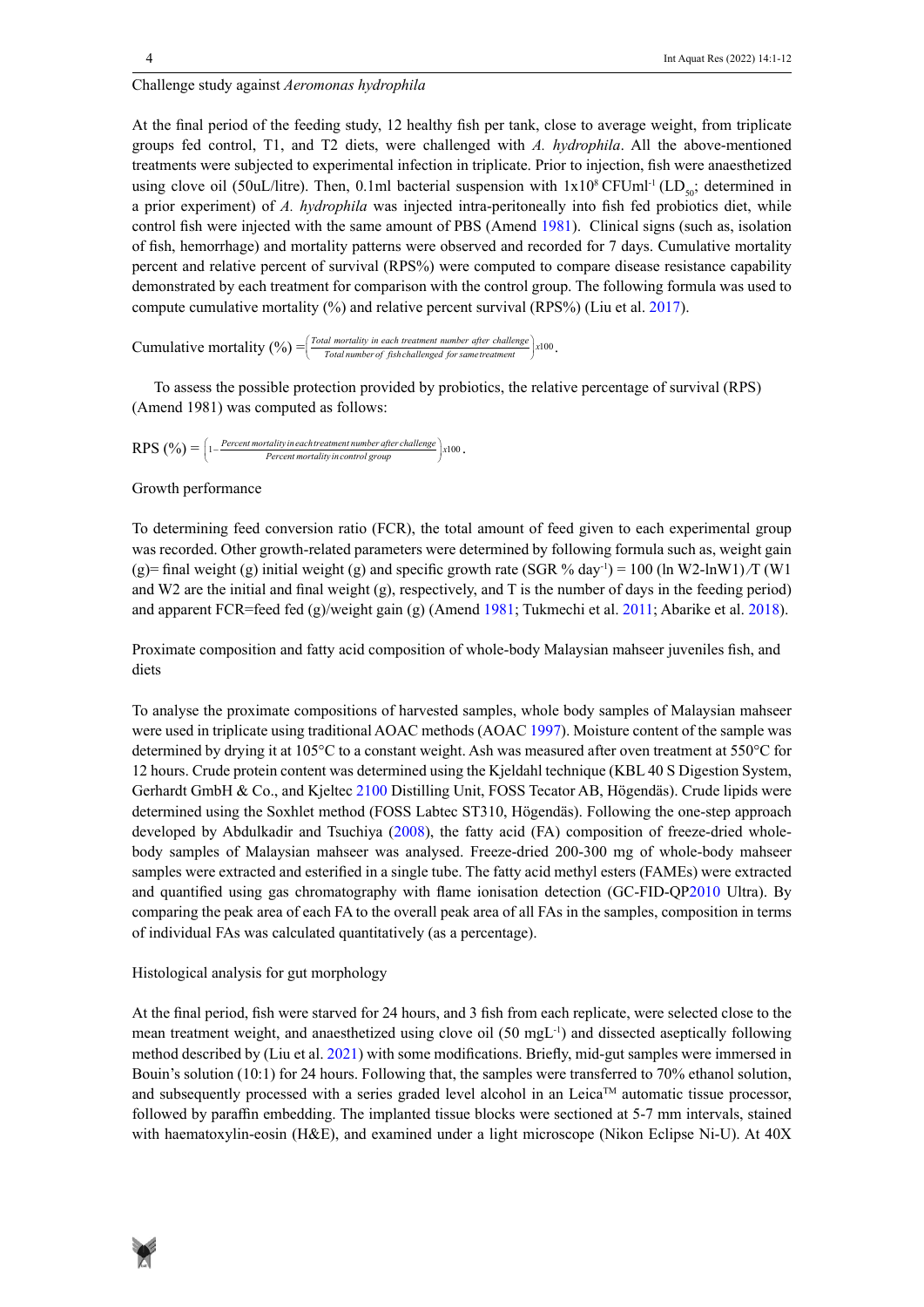**Table 1** Growth performances of Malaysian mahseer juveniles fish fed with two closely related strains of intestinal autochthonous probiotics

|                | Experimental diets            |                                         |                                   |  |
|----------------|-------------------------------|-----------------------------------------|-----------------------------------|--|
|                | Control (CON0)                | T1 ( <i>E. faecalis</i> strain $2674$ ) | T2 ( $E$ . faecalis strain 11682) |  |
| Initial weight | $2.54 \pm 0.01$ <sup>a</sup>  | $2.54 \pm 0.01$ <sup>a</sup>            | $2.54 \pm 0.01^{\text{a}}$        |  |
| Final weight   | $4.66 \pm 0.02$ <sup>c</sup>  | $5.01 \pm 0.01^b$                       | $5.64 \pm 0.07$ <sup>a</sup>      |  |
| Weight gain    | $2.12 \pm 0.01$ °             | $2.470 \pm 0.01^b$                      | $3.100 \pm 0.06^a$                |  |
| Weight gain%   | $83.08 \pm 0.23$ °            | $97.33 \pm 0.47^b$                      | $122.21 \pm 5.68^a$               |  |
| $SGR\%$        | $1.01 \pm 0.01$ <sup>c</sup>  | $1.13 \pm 0.01^b$                       | $1.33 \pm 0.19^a$                 |  |
| Survival %     | 97.33 $\pm$ 0.66 <sup>a</sup> | 98.00 $\pm$ 0.81 <sup>a</sup>           | $100.00 \pm 0.00^{\mathrm{a}}$    |  |
| <b>FCR</b>     | $2.87 \pm 0.03^{\text{a}}$    | $2.08 \pm 0.03^b$                       | $1.87 \pm 0.33$ <sup>c</sup>      |  |

Values=Mean ± Standard error of triplicate measurements (n-3). Different superscript letter for each parameter in the same row expressed significant differences at  $P \leq 0.05$ . ANOVA was followed by Tukey test.

Table 2 Proximate composition (%) of whole body of Malaysian mahseer juveniles fed diets with Enterococcus faecalis (strain 2674 and strain FC11682), and control diets for 70 days.

| Parameters    | Experimental diets with two probiotic strains and control |                               |                                         |                                          |
|---------------|-----------------------------------------------------------|-------------------------------|-----------------------------------------|------------------------------------------|
|               | Initial                                                   | Control (Con0)                | T1 ( <i>E. faecalis</i> strain $2674$ ) | T2 ( <i>E. faecalis</i> strain $11682$ ) |
| Moisture      | 74.16±1.44                                                | $71.37 \pm 5.09^{\circ}$      | $71.13 \pm 1.30^a$                      | $70.98 \pm 1.03$ <sup>a</sup>            |
| Crude protein | $11.61 \pm 1.25$                                          | $11.07 \pm 1.53$ <sup>a</sup> | $12.23 \pm 0.73$ <sup>a</sup>           | $12.76 \pm 1.30^a$                       |
| Crude lipid   | $7.10 \pm 0.50$                                           | $8.60 \pm 0.41$ <sup>a</sup>  | $9.52 \pm 0.17^{\mathrm{a}}$            | $9.26 \pm 0.12^a$                        |
| Ash           | $3.83 \pm 0.51$                                           | $3.65 \pm 0.06^a$             | $3.44 \pm 0.40^a$                       | $3.64 \pm 0.29^a$                        |

values *Mean ± Standard error of triplicate measurements (n-3)*. Different superscript letter for each whilm the same fow expressed<br>significant differences (P <0.05). ANOVA was followed by Tukey test. Values=Mean ± Standard error of triplicate measurements (n-3). Different superscript letter for each within the same row expressed

magnification, the number of intestinal villi, and average villus height, villus width, villus area, crypt depth, and intestinal wall thickness were measured randomly, observing 5 to 10 villi per slide (minimum 5 to maximum 10 villi), using a computer-operated image picture analysis system. Where higher than 10 villi could be studied, the villi were selected to be spread evenly throughout the intestinal samples.

#### Statistical analysis

In all trials, triplicate samples were utilized. Before the analysis, the assumptions of normal distribution and variance homogeneity were double-checked. SPSS (version 20) was used to perform one-way analysis of variance (ANOVA) on data from each treatment. When significant differences ( $P \le 0.05$ ) were identified, data from each treatment was subjected to a one-way analysis of variance (ANOVA) using SPSS (version 20; IBM, Chicago, IL, USA), followed by a Tukey multiple range test to examine differences between treatments.

### **Results**

#### Growth parameters

Malaysian mahseer juveniles fed with the two autochthonous strains of probiotic, *E. faecalis* strain 2674 (T1) and *E. faecalis* strain FC11682 (T2) over 70 days feeding experiment showed significantly higher (P  $(0.05)$  final mean body weight (g), weight gain (g), weight gain percent (%), specific growth rate (SGR%), and FCR compared to control fish. Statistical results showed that the best growth performance was observed for the fish in for T2 (Table 1), the second highest growth performance was observed for the fish in T1, while the lowest values were recorded for the control group. However, survival rate of mahseer were not influenced by any of the strain and control diets.

Biochemical composition: proximate and fatty acid analysis of whole-body

Proximate analysis is shown in Table 2 and whole-body fatty acid composition of Malaysian mahseer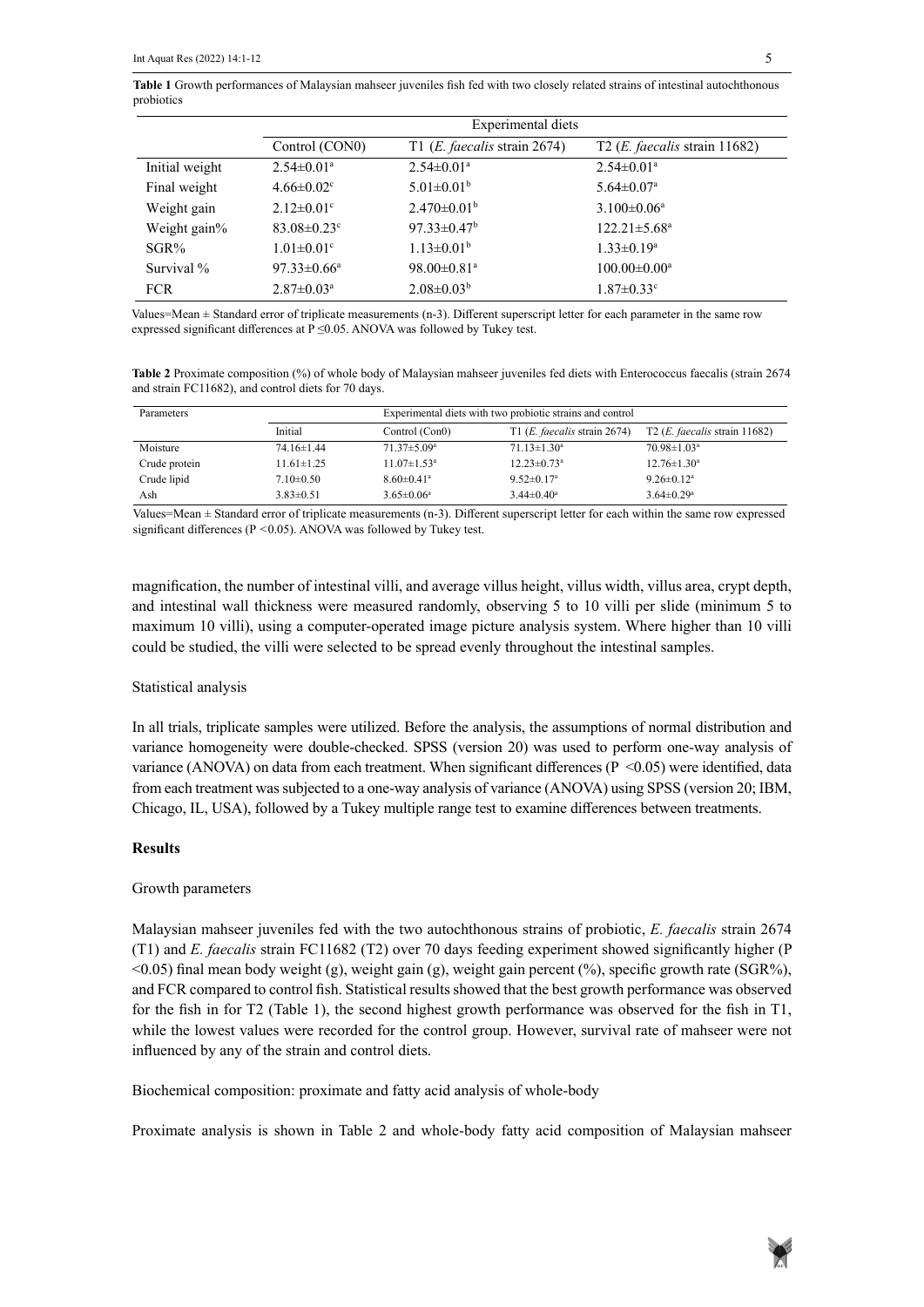Table 3 Fatty acid composition (%) of whole body of Malaysian mahseer juveniles fed diets with two strains of E. faecalis (strain strains of *Enterococcus faecalis* (strain 2674 and strain FC11682), and control diets for 70 days. 2674 and strain FC11682), and control diets for 70 days.

| Fatty acid        | Experimental diets with two probiotic strains, and control |                               |                               |                                         |  |
|-------------------|------------------------------------------------------------|-------------------------------|-------------------------------|-----------------------------------------|--|
|                   | Initial                                                    | Control (CON0)                | T1 (E. faecalis strain 2674)  | $T2$ ( <i>E. faecalis strain</i> 11682) |  |
| <b>Total SFA</b>  | $37.03 \pm 1.12$                                           | $38.10 \pm 1.08^a$            | $35.27 \pm 0.54^{\circ}$      | $31.72 \pm 0.58$ °                      |  |
| <b>Total MUFA</b> | $20.03 \pm 1.02$                                           | $21.22 \pm 0.86$ °            | $28.94 \pm 0.55^{\circ}$      | $32.44 \pm 0.46^a$                      |  |
| Total n3          | $25.45 \pm 0.50$                                           | $24.91 \pm 0.57$ <sup>a</sup> | $19.87 \pm 0.18$ <sup>c</sup> | $20.31 \pm 0.20^b$                      |  |
| Total n6          | $17.47 \pm 0.78$                                           | $14.75 \pm 0.09^a$            | $15.90 \pm 0.12^a$            | $15.51 \pm 0.81$ <sup>a</sup>           |  |
| <b>Total PUFA</b> | $42.93 \pm 0.31$                                           | $39.67 \pm 0.48^{\rm b}$      | $35.78 \pm 0.07^b$            | $35.83 \pm 0.65^{\mathrm{b}}$           |  |
| n <sub>3</sub>    | $25.45 \pm 0.50$                                           | $24.91 \pm 0.57$ <sup>a</sup> | $19.87 \pm 0.18^{\rm b}$      | $20.31 \pm 0.20^b$                      |  |
| n6                | $17.47 \pm 0.78$                                           | $14.75 \pm 0.09^a$            | $15.90 \pm 0.12^a$            | $15.51 \pm 0.81$ <sup>a</sup>           |  |
| PUFA/SFA          | $1.16 \pm 0.04$                                            | $1.01 \pm 0.03^a$             | $1.01 \pm 0.03$ <sup>a</sup>  | $1.13 \pm 0.03^{\text{a}}$              |  |
| n3/n6             | $1.46 \pm 0.09$                                            | $1.68 \pm 0.05$ <sup>a</sup>  | $1.25 \pm 0.02$ <sup>a</sup>  | $1.31 \pm 0.08$ <sup>a</sup>            |  |
| DHA/EPA           | $3.41 \pm 0.40$                                            | $3.06 \pm 0.07$ <sup>a</sup>  | $1.81 \pm 0.09^b$             | $1.78 \pm 0.03^{\rm b}$                 |  |
| $C18:3n-3$        | $2.92 \pm 0.49$                                            | $2.33 \pm 0.27$ <sup>b</sup>  | $4.66 \pm 0.31$ <sup>a</sup>  | 4.44 $\pm$ 0.22 <sup>a</sup>            |  |
| $C18:2n-6$        | $7.77 \pm 0.75$                                            | $6.51 \pm 0.71$ °             | $9.38 \pm 0.08^a$             | $8.95 \pm 0.07^{\rm b}$                 |  |

Values=Mean ± Standard error of triplicate measurements (n-3). Different superscript letter for each within the same row expressed significant differences ( $P < 0.05$ ). ANOVA was followed by Tukey test.

Table 4 Gut histo-morphology of Malaysian mahseer juveniles fish fed *E. faecalis* 2674, FC11682, and control diets for 70 days

| Parameters                      | Control (CON0)                | T1 ( <i>E. faecalis</i> strain $2674$ ) | $T2$ ( <i>E. faecalis</i> strain 11682) |
|---------------------------------|-------------------------------|-----------------------------------------|-----------------------------------------|
| Villus height (VL)              | $82.96 \pm 0.47$ °            | $95.68 \pm 0.46^b$                      | $105.49 \pm 0.84$ <sup>a</sup>          |
| Villus width (VW)               | $46.43 \pm 0.66$ °            | $59.41 \pm 1.54^b$                      | $65.32 \pm 1.67$ <sup>a</sup>           |
| Villus area (VA)                | $3516.03 \pm 58.19$ °         | $4260.16 \pm 81.56^b$                   | $5557.84 \pm 152.13$ <sup>a</sup>       |
| Intestinal wall thickness (IWT) | $22.25 \pm 1.12^a$            | $26.24 \pm 1.29^a$                      | $26.18 \pm 1.16^a$                      |
| Crypt depth (CD)                | $16.93 \pm 1.24$ <sup>a</sup> | $19.22 \pm 2.81$ <sup>a</sup>           | $17.09 \pm 1.02^a$                      |

Values=Mean ± Standard error of triplicate measurements (n-3). Different superscript letter for each parameter in the same row expressed significant differences at P ≤0.05. ANOVA was done followed by Tukey test.

juveniles fed probiotics diets, and control diet, for 70 days are shown in Table 3. The highest (%) saturated fatty acids (SFA) (38.10±1.08%) were found in control fish, followed by T1, and the lowest SFA value was recorded for T2 fish fed diets with *E. faecalis* strain FC11682. The total MUFA was recorded significantly higher (P <0.05) for treatments groups, with the highest value recorded for T2 group. Conversely, the total PUFA was higher (P <0.05) in control group compared to probiotic groups. Higher amount of alpha linolenic acid (C18:3n-3) and linoleic acid (C18:2n-6) were found in both probiotic treatment groups (T1 and T2) compared to control. DHA/EPA ratio was the highest in the control (Table 3).

### Gut histomorphology

The evaluation of intestinal morphometric measurements of Malaysian mahseer juveniles at the end of a 70 days feeding trail with host associated and commercial probiotic are displayed in Table 4, and microscopic photographs are shown in Fig. 1. The parameters of gut morphology such as, crypt width, and breadth of intestinal wall were not significantly different within autochthonous probiotic strains. Three major intestinal morphological features, height, width and area of the villi area were significantly (P *<*0.05) increased by the effect of different strains compared to control. The highest villus height and width were found in T2 fed diets with *E. faecalis* FC11682, followed by T1 fed diets with strain 2674, and the lowest was recorded for control.

Challenge study: protection against pathogenic infection

Fig. 2 shows the cumulative mortality percentage of Malaysian mahseer juveniles challenged with *A. hydrpohila* with the LD<sub>50</sub> (Lethal dose) after 70 days feeding with diets supplemented with two probiotic strains *E. faecalis,* 2674 and *E. faecalis* FC11682. The cumulative mortality recorded was significantly (P *<*0.05) higher in treatments compared to control, with mortalities of 100% in control, 40% in T1, and 30% in T2. The RPS (%) was found the highest in (T2) group (70%), followed by T1 group (60%), and the

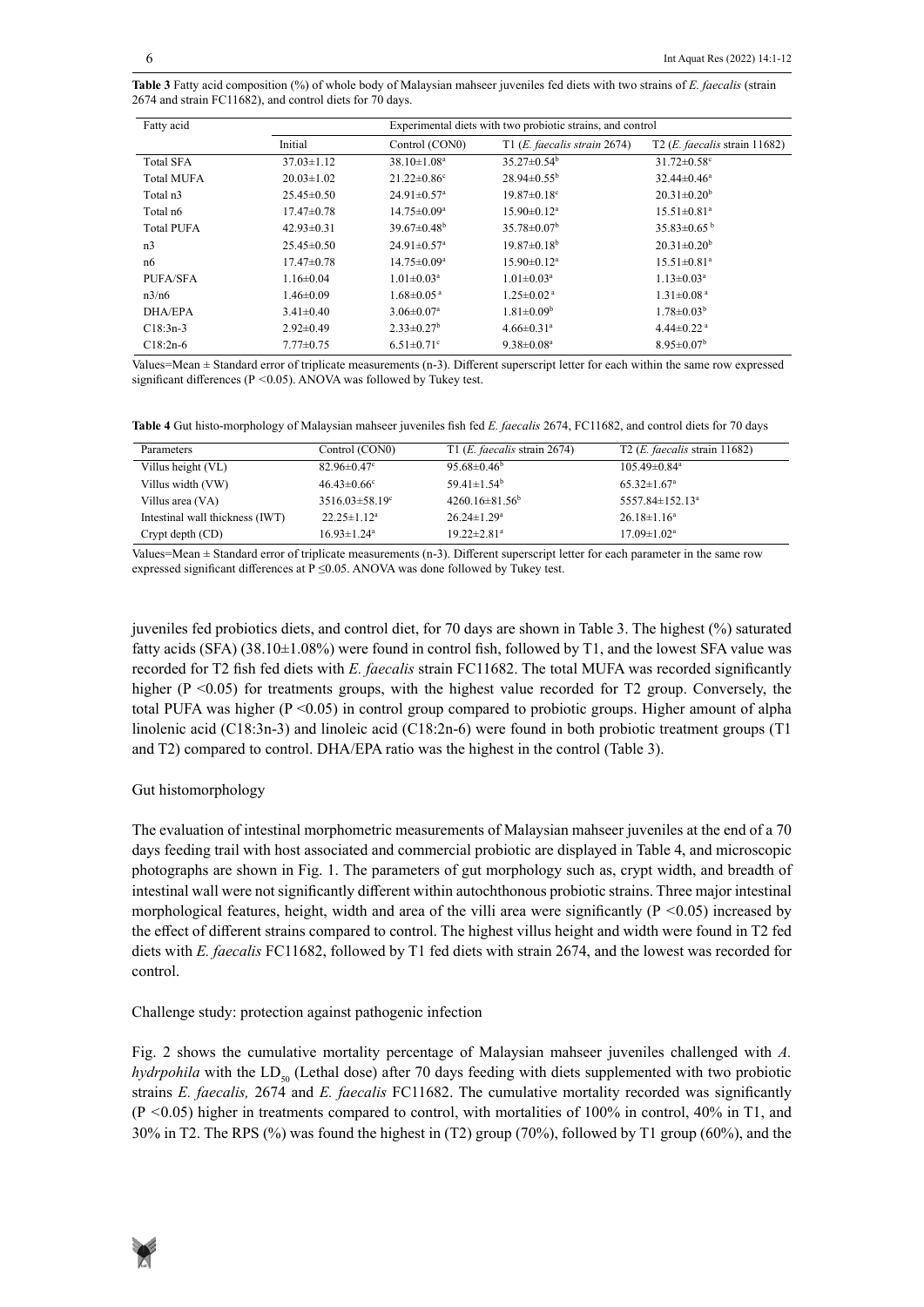

**Fig. 1** a)-c). Light microscopic measurements of gut morphology of *Tor tambroides* juvenile fed diets supplemented with two strains of *E. faecalis* for 70 days, 40X magnification, scale bar 20µm i= villus height, ii=intestinal wall thickness, iii=villus width, iv=crypt depth, and v=villus area.



**Fig. 2** Effect of dietary application of *Enterococcus faecalis* (strain 2674 and FC11682) on the cumulative mortality (%) of Malaysian mahseer juveniles after 7 days challenged against *A. hydrophila* (mortality=mean±SD).

lowest (0%) was in control group. There were no significant (P <0.05) differences observed within the two probiotic strain treatments.  $\frac{1}{\pi}$  here were no significant  $\left(1 - 0.05\right)$  different

#### **Discussion**

The Genus *Enterococcus* is one of the major probiotics within *lactobacillus* group that are used in aquaculture (Van Doan et al. 2020). *E. faecalis* species have been screened from the gastrointestinal tract of freshwater carps, *Labeo rohita* and *Cirrhinus mrigala* (Shahid et al. 2017), *Channa argus* (Kong et al. 2021), and giant freshwater prawn, *Macrobrachium rosenbergii* (Azahar et al. 2018; Khushi et al. 2020). The other important member of this genus is *Enterococcus faecium,* which was isolated from the intestine of flat head grey mullet and common carp (Gopalakannan and Arul 2011). Another species, *E. hirae*, was evaluated on growth and immunity of hybrid catfish (*Clarias gariepinus X Clarias macrocephalus*) but was isolated from fermented vegetable waste, not isolated from fish origin (Hamid et al. 2021). An increase in fish growth by consuming probiotic enriched diet has been observed by numerous authors (Ghosh et al. 2008; Asaduzzaman et al. 2018a, b; Khushi et al. 2020; Silva et al. 2021). Similarly, results from this study showed that fish provided *E. faecalis* strain 2674 (T1), and FC11682 (T2) probiotics-supplemented diets improved growth performance in Malaysian mahseer (Table 1). In addition, other beneficial effects of probiotics *E. faecalis* on the Malaysian mahseer, such as biochemical composition and prevention of disease, have been evaluated. The effects of *Enterococcus* spp. have similarly been evaluated for other aquaculture fish species, including *Labeo rohita, Cirrhinus mrigala* (Shahid et al. 2017)*, Channa argus*  (Kong et al. 2021) crayfish, and *Astacus leptodactylus* (Safari and Paolucci 2018), where probiotic bacteria such as *E. faecalis* were applied as dietary supplementation. Even though both bacteria tested in this study were from the same genus, *Enterococcus*, and had the same origin, their influence on growth performances was distinct after 70 days of feeding experiments. This growth may be due to the digestive enzyme activities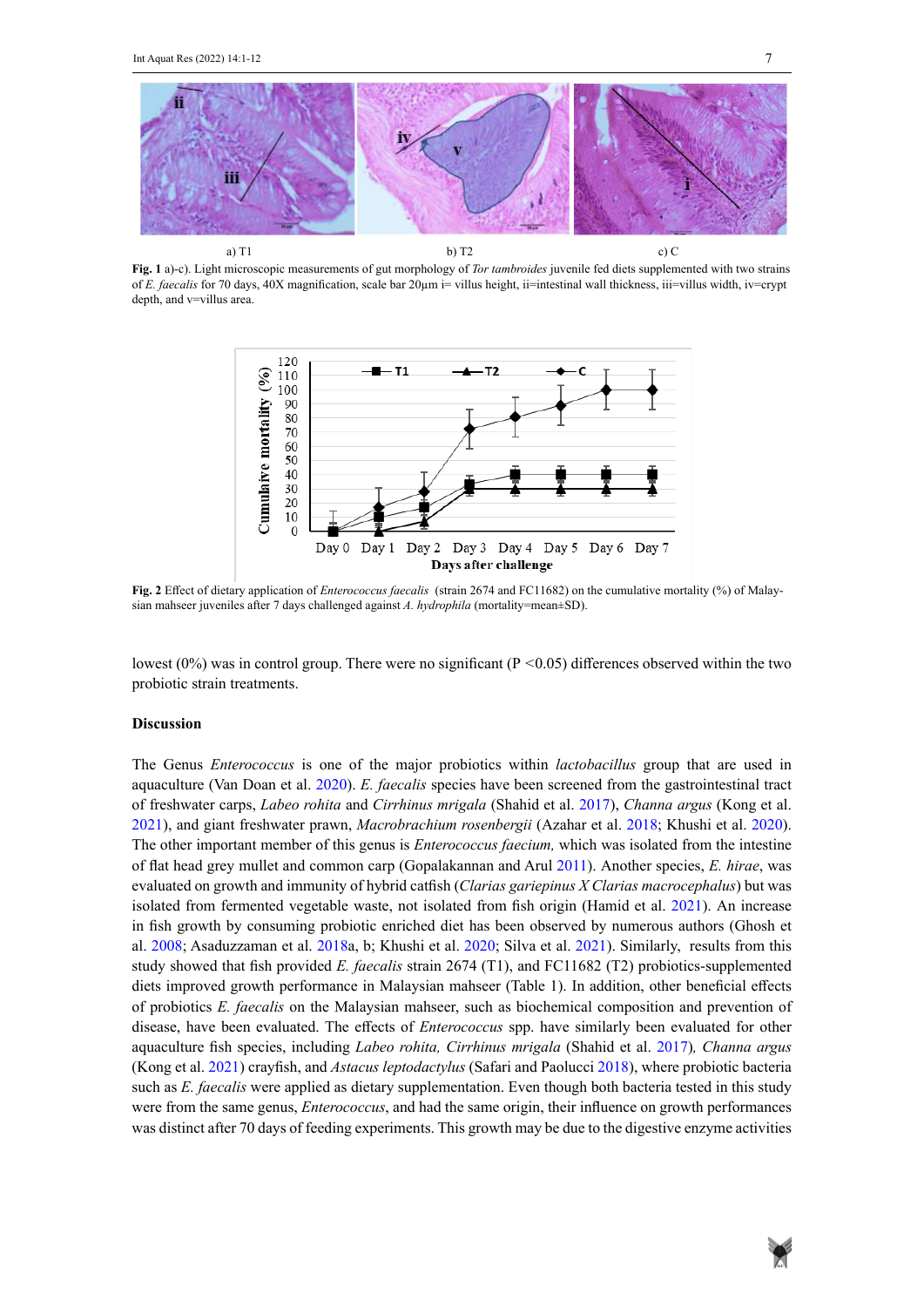of dietary probiotics as reported by Allameh et al (2017), who found a significant increase in protease and lipase activity when the probiotic *E. faecalis* was applied to a culture of Javanese carp, *Puntius gonionotus,*  (Bleeker 1850). This present study also evaluated the effect of two closely related bacterial strains of *E. faecalis* on whole body proximate analysis, fatty acid composition, gut morphology, and protection against pathogenic bacteria *A hydropila*. Despite higher growth performances by *E. faecalis* supplementation, there were not observed any effects on proximate contents within treatments (Table 2). This result is inconsistent with the earlier studies (García de La Banda et al. 2010; Rodriguez-Estrada et al. 2013; Asaduzzaman et al. 2018a).

Whole body fatty acid composition (Table 3) was significantly influenced by both probiotic strains diets as compared to control, where fish fed probiotics strain FC11682 (T2) was more influential than fish fed by *E. faecalis* strain (T1). In this connection total PUFA, total MUFA, linoleic acid (C18:3n-3), and linolenic acid (C18:2n-6) values were recorded significantly higher in T2, followed by T1, with the lowest value recorded for control group. Conversely, the total saturated fatty acids (SFA) were recorded significantly lower in the treatment groups compared to the control. This is consistent with previous research (García de La Banda et al. 2010) in which two closely related strains of *Shewanella* sp. were used as probiotics diets in Senegalese sole (*Solea senegalensis*). It was reported that MUFA values were significantly higher in fish fed probiotic diet supplement with higher amount (5% of total fatty acids) for linoleic acid (C18:2n-6), linolenic acid (C18:3n-3), total n6 PUFA in liver, and lower DHA level. Another study, Baesi et al. (2017) showed that when common carp (*Cyprinus carpio*) was fed commercial *lactobacillus*, the fatty acid profile of fish was affected, resulting in a substantial reduction in saturated fatty acids in fish muscle fed probiotic diets, and MUFA values that were greater than in the control. Diets containing probiotics had a greater n-3 fatty acid content and lower n-6 fatty acids compared to control. Some previous studies have explained that the function of SFAs is to increase the risk of cardiovascular disease, where the three main fatty acids, myristic acid, lauric acid, and palmitic acid, play this role (Mahan and Escott-Stump 2008). In this present study, fish fed with two closely related probiotic strains reduced the total SFAs compared to the control. It was concluded that this could improve the flesh quality of fish. Both probiotic strains could be used as feed additives to provide essential nutrients with outcome to improve the beneficial fatty acids in fish through production of enzymes and vitamins.

 The thickness of the intestinal muscular layer, the height (VL), width (VW) and area (VA) of the villi, crypt depth (CD), and goblet cells can be used as biological indicators to determine health of intestine (Khojasteh 2012; Elsabagh et al. 2018). Given the importance of the gut as a digestive, absorptive, and defensive organ, prior research has looked at the influences of probiotics on the morphology of the intestine in fish (Daniels et al. 2010; Merrifield et al. 2010; Kristiansen et al. 2011; Asaduzzaman et al. 2018a). The intestinal absorption surface increases as VL and VW levels rise. Goblet cells, for example, produce mucus that has antibacterial characteristics, and speeds up transfer through the testicular epithelium, preventing introduction of pathogenic bacteria (Elsabagh et al. 2018). Probiotic *Alcaligens sp., Bacillus sp., Shewanella sp. and B. amyloliquefaciens* have influenced gut morphology and showed similar results (Reda and Selim 2015; Asaduzzaman et al. 2018a; Kuebutornye et al. 2020; Liu et al. 2020). In this regard, in our present study, fish fed with two closely related intestinal autochthonous probiotic strains of *E. faecalis* were investigated for gut morphology characteristics (Table 4). The findings showed that strain FC11682 performed better in terms of resultant gut morphological parameters than strain 2674 (Table 4). These two probiotic strains did not affect crypt depth or width of intestinal wall. Similar to our results, dietary application of autochthonous probiotics *(Alcaligens sp., Bacillus sp., and Shewanella sp.)* have increased gut morphology of Malaysian mahseer (*Tor tambroides*) (Asaduzzaman et al. 2018a)*,* and single or conjoint application *E faecalis* has increased muscular thickness and villus width of *Channa argus* fish (Khushi et al. 2020). Although *Alcaligenes* sp. supplementation in the diet has been shown to be beneficial, and to have significantly improved villus height, villus width and villus area and no effects were observed on intestinal wall thickness and crypt depth. Nile tilapia *(Oreochromis niloticus)* fish fed with probiotic supplemented diet showed a significant greater villus length compared to control fish (Pirarat et al. 2008; Ramos et al. 2017). Merrifield et al. (2010) established that probiotics bacteria (*Pediococcus acidilactici*) increase enterocyte microvilli in the intestine of rainbow trout (*Onchorhyncus mykiss*).

Host-associated probiotics, which were previously part of the host's microbiome, were able to safeguard gut health and increase villus height. Some previous researches (Cerezuela et al. 2013; Ridha and Azad 2016)

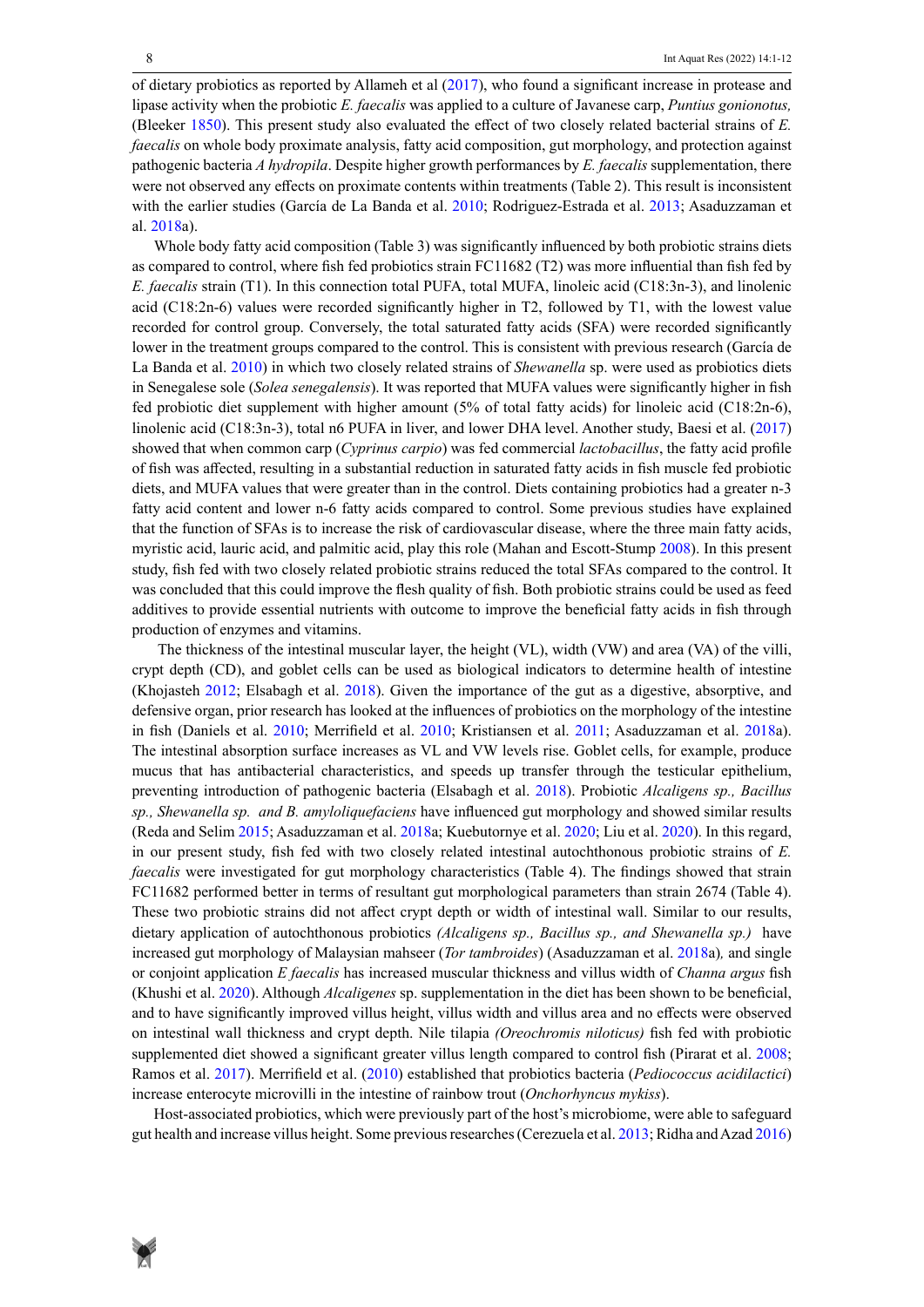have been demonstrated probiotics to aid not only in enhancing the host's development and immunology, but also in changing a disrupted host microbiome, and in modifying intestinal morphology for improved absorption. Bermudez-Brito et al. (2012) reported that probiotics combat infections in the stomach of fish in different ways, such as where probiotic bacteria compete with pathogens for the same nutrients, which causes pathogens to suffer from nutritional insufficiency through greater success in consumption of nutrients by probiotics (Sornsenee et al. 2021). Probiotics also reduce the surface area for pathogen colonization thus preventing adhesion to the intestinal wall, and also transmit signals to immune cells to create cytokines which promote the leukocytes to eliminate infections. Infections are attacked through the release of bacteriocins by probiotics. In this study, we showed that autochthonous probiotic boosted the resistance of Malaysian mahseer against *A. hydrophila*, displaying significantly higher survival rate (Fig. 2). The greater RPS (%) observed in probiotic fed mahseer fish might be caused by the host-associated probiotic stronger colonisation and persistence in the fish gut, resulting in increased competitiveness between pathogenic bacteria and probiotics for nutrients and space, thus affecting pathogen exclusion and subsequently increasing fish immunological response. Our results are supported by previous studies where the antibacterial activity of *E. faecalis* against common fish infections were investigated. Safari and Paolucci (2018) showed that *E. faecalis* in combination with synbiotics could improve survival of crayfish, *Astacus leptodactylus* against *A. hydrophila*. In another study, *E. faecalis* isolated from Indian major carps, *Labeo rohita* and *Cirrhinus mrigala* had potential antipathogenic activity against *Streptococcus agalactiae*, *Staphylococcus aureus*, and *Escherichia coli* (Shahid et al. 2017). Furthermore, *E. faecalis* had inhibitory effect against pathogenic *Vibrio anguillarum* and *Photobacterium damsel*ae (Touraki et al. 2012), establishing that the intestinal autochthonous probiotics strains of *E. faecalis* (2674 and FC11682) can increase the protection of Malaysian mahseer juveniles against the common fish pathogens *A. hydrophila*.

#### **Conclusion**

In this present study, dietary administration of *Enterococcus faecalis* (strain 2674, and FC11682) demonstrated significantly higher growth indices, improved gut morphological parameters of Malaysian mahseer juveniles, and exhibited significantly (P *<*0.05) better protection against *A. hydrophila* infection, including higher RPS (%) and lower cumulative mortality (%), in fish provided diets with potential probiotics at the concentrations of  $1x10^8$  CFUg<sup>-1</sup>. In proximate composition analysis, there were no significant (P <0.05) variations observed within two strains, except that *Enterococcus faecalis* (strain FC11682) displayed significantly ( $P \le 0.05$ ) higher values for growth indices, for some important fatty acids (%) concentration, for improved gut morphology, and as well as for improved RPS (%) compared to strain 2674. The findings showed that dietary application of both strains may speed up growth and provide protection from *A. hydrophila* infection in juvenile Malaysian mahseer. However, the *Enterococcus faecalis* strain FC11682 performance was better compared to strain 2674*.* Further studies, however, are needed to evaluate the influences of the potential probiotics on various size group of Malaysian mahseer fish, with observation of some nonspecific immune parameters such as albumin, globulin, lysozyme, and myeloperoxidase activities.

**Competing interests** The authors declare that they have no competing interests.

**Authors' contribution** Shumpei Iehata and Ambok Bolong Abol-Munafi designed the study. Mohammod Kamruzzaman Hossain conducted experiments, data analysis, and wrote draft manuscript. All authors reviewed and approved the manuscript.

**Acknowledgments** The study was funded by University Malaysia Terengganu under the Research Intensified Grant Scheme (RIGS VOT 55192/5).

#### **References**

Abarike ED, Cai J, Yu H, Chen L, Jian J, Tang J, Jun L, Felix KA (2018) Effects of a commercial probiotic BS containing *Bacillus subtilis* and *Bacillus licheniformis* on growth, immune response and disease resistance in Nile tilapia, *Oreochromis niloticus*. Fish Shellfish Immunol 82:229–238

Abdulkadir S, Tsuchiya M (2008) One-step method for quantitative and qualitative analysis of fatty acids in marine animal samples. J Exp Mar Bio Ecol. 354(1):1-8. https://doi.org/10.1016/j.jembe.2007.08.024

Amend DF (1981) Potency testing of fish vaccines. Develompment Biol Stand 49:447–454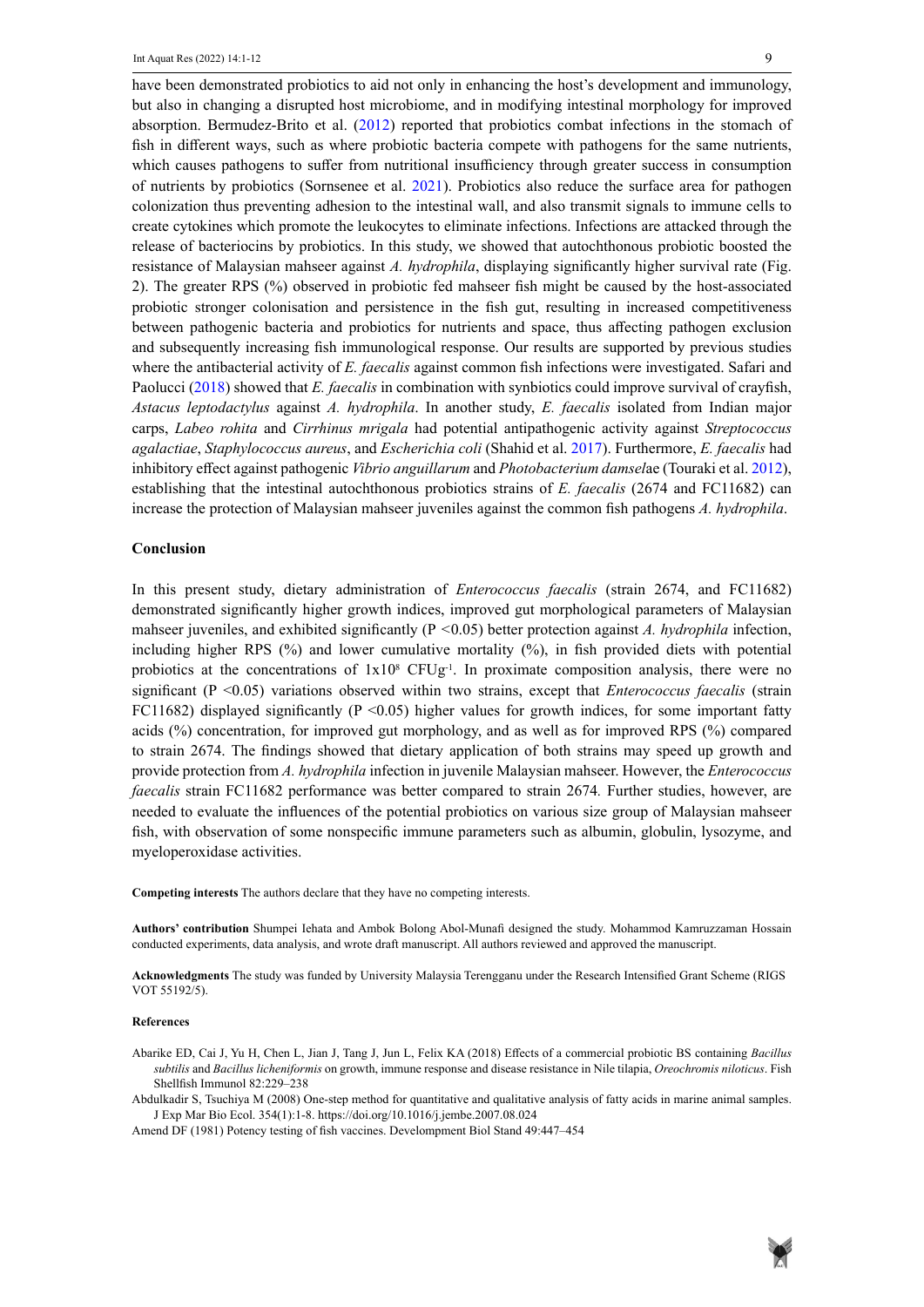- Amstrong OD, Atamu D, H OE, Destiny A (2016) Effect of different storage temperatures on the viabilities change of probiotics in the fish feed. Int J Biochem Biotechnol 5:697–701
- Asaduzzaman M, Iehata S, Akter S, Kader, MA, Ghosh, SK, Khan, MNA, Abol-Munafi, AB (2018a) Effects of host gut-derived probiotic bacteria on gut morphology, microbiota composition and volatile short chain fatty acids production of Malaysian mahseer *Tor tambroides*. Aquac Reports 9:53–61
- Asaduzzaman M, Sofia E, Shakil A, Haque, NF, Khan, MNA, Ikeda, D, Kinoshita S, Abol-Munafi, AB (2018b) Host gut-derived probiotic bacteria promote hypertrophic muscle progression and upregulate growth-related gene expression of slow-growing Malaysian mahseer *Tor tambroides*. Aquac Reports 9:37–45
- Azahar NZ, Lehata S, Fadhil F, Bulbul M, Kader, MA (2018) Antimicrobial activities of lactic acid bacteria isolated from Malaysian prawn, *macrobrachium rosenbergii.* J Environ Biol 39:821–824
- Baesi F, Aberoumand A, Ziaei Nejad S, Javaheri Baboli M (2017) Effect of commercial probiotic lactobacillus on fatty acids profile and nutritional value of *Cyprinus carpio* in Iran. Carpathian J Food Sci Technol 9:189–196
- Bermudez-Brito M, Plaza-Díaz J, Muñoz-Quezada S, Gómez-Llorente C, Gil A (2012) Probiotic mechanisms of action. Ann. Nutr. Metab
- Cai Y, Zhang H, Feng Z, Cao C, Zheng Q (2019) A Germaropteris-dominated flora from the upper permian of the dalongkou section, Xinjiang, Northwest China, and its paleoclimatic and paleoenvironmental implications. Rev Palaeobot Palynol 266:61–71
- Cerezuela R, Fumanal M, Tapia-Paniagua ST, Meseguer J, Moriñigo MA, Esteban MA (2013) Changes in intestinal morphology and microbiota caused by dietary administration of inulin and *Bacillus subtilis* in gilthead sea bream (*Sparus aurata* L.) specimens. Fish Shellfish Immunol 34:1063–1070
- AOAC (1997) Association of official analytical chemists. 16th edition, AOAC, Arlington
- Chowdhury AJK, Zakaria NH, Abidin ZAZ, Rahman MM (2016) Phototrophic purple bacteria as feed supplement on the growth, feed utilization and body compositions of Malaysian mahseer, *Tor tambroides* juveniles. Sains Malaysiana 45:135–140
- Cordero H, Morcillo P, Meseguer J, Cuesta A, Esteban, MÁ (2016) Effects of *Shewanella putrefaciens* on innate immunity and cytokine expression profile upon high stocking density of gilthead seabream specimens. Fish Shellfish Immunol 51:33–40
- Daniels CL, Merrifield DL, Boothroyd DP, Davies, SJ, Factor, JR, Arnold, KE (2010) Effect of dietary *Bacillus* spp. and mannan oligosaccharides (MOS) on european lobster (*Homarus gammarus* L.) larvae growth performance, gut morphology and gut microbiota. Aquaculture 304:49–57
- Dawood MAO, Koshio S, Abdel-Daim MM, Van Doan H (2019) Probiotic application for sustainable aquaculture. Rev Aquac 11:907–924
- Díaz-Rosales P, Arijo S, Chabrillón M., Alarcón FJ, Tapia-Paniagua ST, Martínez-Manzanares E, Balebona MC, and Moriñigo MA (2009) Effects of two closely related probiotics on respiratory burst activity of senegalese sole (*Solea senegalensis*, Kaup) phagocytes, and protection against *Photobacterium damselae* subsp. piscicida. Aquaculture 293:16–21
- Elsabagh M, Mohamed R, Moustafa EM, Hamza A, Farrag F, Decamp O, Dawood, MAO, Eltholth M (2018) Assessing the impact of *Bacillus* strains mixture probiotic on water quality, growth performance, blood profile and intestinal morphology of Nile tilapia, *Oreochromis niloticus*. Aquac Nutr 24:1613–1622
- Esa YB, Siraj SS, Daud SK, Rahim, KAA, Japning JRR, Tan, SG (2008) Mitochondrial DNA diversity of *Tor tambroides* valenciennes (Cyprinidae) from five natural populations in Malaysia. Zool Stud 47(3):360-367
- García de La Banda I, Lobo C, León-Rubio JM, Tapia-Paniagua S, Balebona MC, Moriñigo MA, Moreno-Ventas X, Lucas LM, Linares F, Arce F, and Arijo S (2010) Influence of two closely related probiotics on juvenile senegalese sole (*Solea senegalensis*, Kaup 1858) performance and protection against *Photobacterium damselae* subsp piscicida. Aquaculture 306:281–288
- Gatesoupe F (1999) The use of probiotics in aquaculture. Aquaculture 180:147–165
- Ghosh S, Sinha A, Sahu C (2008) Dietary probiotic supplementation in growth and health of live-bearing ornamental fishes. Aquac Nutr 14:289–299. https://doi.org/10.1111/j.1365-2095.2007.00529.x
- Gopalakannan A, Arul V (2011) Inhibitory activity of probiotic *Enterococcus faecium* MC13 against *Aeromonas hydrophila* confers protection against hemorrhagic septicemia in common carp *Cyprinus carpio.* Aquac Int 19:973–985. 9415-9422
- Hamid NH, Daud HM, Kayansamruaj P, Hassim HA, Mohd Yusoff MS, Abu Bakar, SN, Srisapoome P (2021) Short- and longterm probiotic effects of *Enterococcus hirae* isolated from fermented vegetable wastes on the growth, immune responses, and disease resistance of hybrid catfish (*Clarias gariepinus × Clarias macrocephalus).* Fish Shellfish Immunol 114:1–19. https://doi. org/10.1016/j.fsi.2021.04.012
- Han B, Long W, He J, Liu Y, Si Y, Tian L (2015) Effects of dietary *Bacillus licheniformis* on growth performance, immunological parameters, intestinal morphology and resistance of juvenile Nile tilapia (*Oreochromis niloticus*) to challenge infections. Fish Shellfish Immunol 46:225–231
- Ishak SD, Yusof YA, Abol-Munafi, AB, Kamarudin MS (2021) Different starch sources in extruded diets for the Malaysian mahseer (*Tor tambroides*) effects on growth, feed utilisation and tissue histology. J Sustain Sci Manag 16:94–108
- Khojasteh SMB (2012) The morphology of the post-gastric alimentary canal in teleost fishes a brief review. Int J Aquat Sci 3:71–88
- Khushi SS, Sumon MS, Ahmmed MK, Zilani HMN, Ahmmed F, Giteru SG, Sarower MG (2020) Potential probiotic and health fostering effect of host gut-derived *Enterococcus faecalis* on freshwater prawn, *Macrobrachium rosenbergii.* Aquac Fish (In press) https://doi.org/10.1016/j.aaf.2020.10.004
- Kong Y, Li M, Chu G (2021) The positive effects of single or conjoint administration of lactic acid bacteria on *Channa argus*: Digestive enzyme activity, antioxidant capacity, intestinal microbiota and morphology. Aquaculture 531:735-852
- Kristiansen M, Merrifield DL, Vecino JLG, Myklebust R, Ringø E (2011) Evaluation of prebiotic and probiotic effects on the intestinal gut microbiota and histology of atlantic salmon (*Salmo salar* L.). J Aquac Res Dev s1: DOI: 10.4172/2155-9546.S1-009
- Kuebutornye FKA, Wang Z, Lu Y, Abarike ED, Sakyi ME, Li Y, Xie CX, Hlordzi V (2020) Effects of three host-associated *Bacillus* species on mucosal immunity and gut health of Nile tilapia, *Oreochromis niloticus* and its resistance against Aeromonas hydrophila infection. Fish Shellfish Immunol 97:83–95
- Lau MML, Lim LWK, Ishak SD, Abol-Munafi, AB, Chung, HH (2021) A Review on the emerging asian aquaculture fish, the Malaysian mahseer (*Tor tambroides*) current status and the way forward. Proc Zool Soc 74:227–237
- Lazado CC, Caipang CMA, Estante EG (2015) Prospects of host-associated microorganisms in fish and penaeids as probiotics with



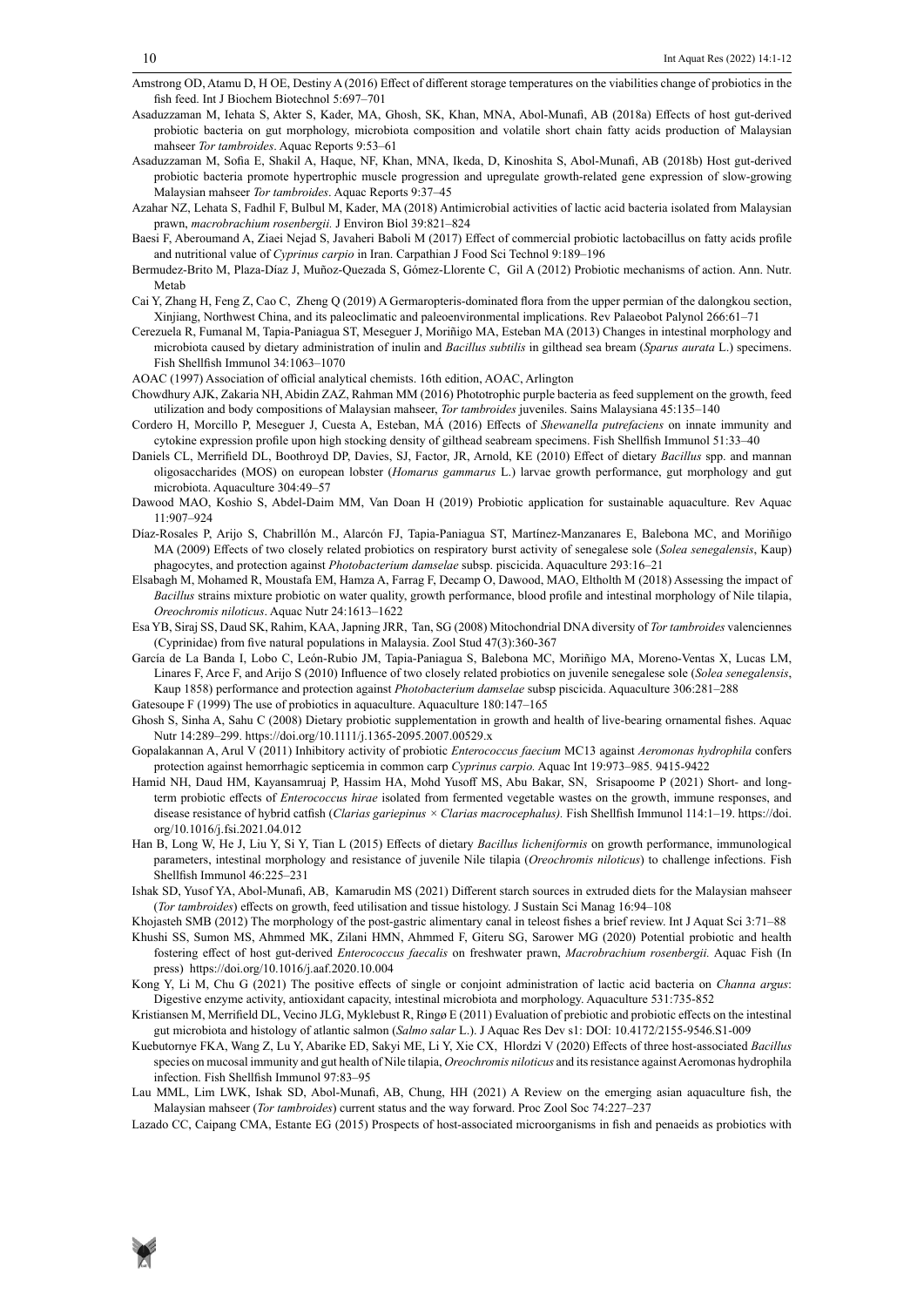immunomodulatory functions. Fish Shellfish Immunol 45(1):2-12

- Li X, Ringø E, Hoseinifar SH, Lauzon HL, Birkbeck H, Yang D (2019) The adherence and colonization of microorganisms in fish gastrointestinal tract. Rev Aquac 11(3):603-618
- Liu H, Wang S, Cai Y, Guo X, Cao Z, Zhang Y, Liu S, Yuan W, Zhu W, Zheng Y, Xie Z, Guo W, Zhou Y (2017) Dietary administration of *Bacillus subtilis* HAINUP40 enhances growth, digestive enzyme activities, innate immune responses and disease resistance of tilapia, *Oreochromis niloticus*. Fish Shellfish Immunol 60:326-33
- Liu S, Wang S, Cai Y, Li E, Ren Z, Wu Y, Guo W, Sun Y, Zhou Y (2020) Beneficial effects of a host gut-derived probiotic, *Bacillus pumilus*, on the growth, non-specific immune response and disease resistance of juvenile golden pompano, *Trachinotus ovatus*. Aquaculture 514:734446
- Liu ZL, Zhao W, Hu WS, Zhu B, Xie JJ, LiuYJ, Tian LX, Niu J (2021) Lipid metabolism, growth performance, antioxidant ability and intestinal morphology of rainbow trout (*Oncorhynchus mykiss)* under cage culture with flowing water were affected by dietary lipid levels. Aquac Reports 19:100593
- Mahan LK, Escott-Stump S (2008) Krause's food and nutrition therapy. Saunders/Elsevier
- Mejri SC, Tremblay R, Audet C, Wills PS, Riche M (2021) Essential fatty acid requirements in tropical and cold-water marine fish larvae and Juveniles. Front Mar Sci (In press) https://doi.org/10.1016/j.aaf.2020.10.004
- Merrifield DL, Bradley G, Baker RTM, Davies SJ (2010) Probiotic applications for rainbow trout (*Oncorhynchus mykiss* Walbaum) II. Effects on growth performance, feed utilization, intestinal microbiota and related health criteria postantibiotic treatment. Aquac Nutr 16:496–503
- Merrifield DL, Dimitroglou A, Foey A, Davies SJ, Baker RTM, Bøgwald J, Castex M Ringø E (2010) The current status and future focus of probiotic and prebiotic applications for salmonids. Aquaculture 302:1–18
- Mian S, Kader MA, Abol-Munafi AB (2017) Effects of dietary phospholipid levels and sources on growth performance, fatty acid composition and oxidative responsiveness of juvenile Malaysian mahseer, *Tor tambroides*. AACL Bioflux 10 (5):1127-1139
- Misieng JD, Salleh Kamarudin M, Musa M (2011) Optimum dietary protein requirement of Malaysian mahseer (*Tor tambroides*) fingerling. Pakistan J Biol Sci 14:232–235
- N Pirarat, A Ponpornpisit, C Rodkhum NC (2008) The 15th congress of FAVA,Bangkok, Thailand. In the 15th congress of FAVA,Bangkok, Thailand. pp 141–142
- Nath S, Matozzo V, Bhandari D, Faggio C (2019) Growth and liver histology of *Channa punctatus* exposed to a common biofertilizer. Nat Prod Res 33:1591–1598
- Nayak SK (2010) Probiotics and immunity: A fish perspective. Fish Shellfish Immunol 29:2–14
- Pulkkinen K, Suomalainen L-R, Read AF, Ebert D, Rintamäki P, Valtonen ET (2010) Intensive fish farming and the evolution of pathogen virulence: the case of columnaris disease in Finland. Proc R Soc B Biol Sci 277:593–600
- Ramezani-Fard E, Kamarudin MS, Saad CR, Harmin SA, Meng GY (2012) Dietary lipid levels affect growth and fatty acid profiles of Malaysian mahseer *Tor tambroides.* N Am J Aquac 74(4):530-536
- Ramezani Fard E, Salleh Kamarudin M, Ehteshami F, Zadeh SS, Saad CR, Zokaeifar H (2014) Effect of dietary linolenic acid (18:3n-3)/linoleic acid (18:2n-6) ratio on growth performance, tissue fatty acid profile and histological alterations in the liver of juvenile *Tor tambroides*. Iran J Fish Sci 13:185–200
- Ramos MA, Batista S, Pires MA, Silva AP, Pereira LF, Saavedra MJ, Ozório ROA, Rema P (2017) Dietary probiotic supplementation improves growth and the intestinal morphology of Nile tilapia. Animal 11(8):1259-1269
- Rattanavichai W, Chen YN, Chang CC, Cheng W (2015) The effect of banana *(musa acuminata)* peels hot-water extract on the immunity and resistance of giant freshwater prawn, *Macrobrachium rosenbergii* via dietary administration for a long term: Activity and gene transcription. Fish Shellfish Immunol 46:378–386. https://doi.org/10.1016/j.fsi.2015.06.031
- Reda RM, Selim KM (2015) Evaluation of Bacillus amyloliquefaciens on the growth performance, intestinal morphology, hematology and body composition of Nile tilapia, *Oreochromis niloticus*. Aquac Int 23:203–217
- Ridha MT, Azad IS (2016) Effect of autochthonous and commercial probiotic bacteria on growth, persistence, immunity and disease resistance in juvenile and adult Nile tilapia *Oreochromis niloticus*. Aquac Res 47:2757–2767
- Rodriguez-Estrada U, Satoh S, Haga Y, Fushimi H, Sweetman J (2013) Effects of inactivated *Enterococcus faecalis* and mannan oligosaccharide and their combination on growth, immunity, and disease protection in rainbow trout. N Am J Aquac 75:416–428
- Safari O, Paolucci M (2018) Effect of in vitro selected synbiotics (galactooligosaccharide and mannanoligosaccharide with or without *Enterococcus faecalis*) on growth performance, immune responses and intestinal microbiota of juvenile narrow clawed crayfish, *Astacus leptodactylus* lep. Aquac Nutr 24:247–259
- Shahid M, Hussain B, Riaz D, Khurshid M, Ismail M, Tariq M (2017) Identification and partial characterization of potential probiotic lactic acid bacteria in freshwater *Labeo rohita* and *Cirrhinus mrigala*. Aquac Res 48:1688–1698
- Shakur Aha AK, Haque A, Sultan Luc N, Ahme BU, Dutt, BK, Rabbi F, Hossain K, Anderson E (2020) Probiotic supplements modulates growth performances and muscle hypertrophy of minnow, *Labeo ariza*. J Fish Aquat Sci 15:42–50
- Silva VV, Salomão RAS, Mareco EA, Dal Pai M, Santos VB (2021) Probiotic additive affects muscle growth of Nile tilapia (*Oreochromis niloticus*). Aquac Res. https://doi.org/10.1111/are.15057
- Sornsenee P, Chatatikun M, Mitsuwan W, Kongpol K, Kooltheat N, Sohbenalee S, Pruksaphanrat S, Mudpan A, Romyasamit C (2021) Lyophilized cell-free supernatants of lactobacillus isolates exhibited antibiofilm, antioxidant, and reduces nitric oxide activity in lipopolysaccharide- stimulated RAW 264.7 cells. PeerJ. https://doi.org/10.7717/peerj.12586
- Stentiford GD, Neil DM, Peeler EJ (2012) Disease will limit future food supply from the global crustacean fishery and aquaculture sectors. J Invertebr Pathol 110:141–157
- Stentiford GD, Sritunyalucksana K, Flegel TW, Vlak JM, Jones B, Morado F, Moss S, Lotz J, Bartholomay L, Behringer DC, Hauton C, Lightner DV (2017) New paradigms to help solve the global aqua disease crisis. PLoS Pathog 13(2):e1006160. doi. org/10.1371/journal.ppat.1006160
- Tachibana L, Telli GS, de Carla Dias D, Gonçalves GS, Ishikawa CM, Cavalcante RB, Natori MM, Hamed S, Ranzani-Paiva MJT (2020) Effect of feeding strategy of probiotic *Enterococcus faecium* on growth performance, hematologic, biochemical parameters and non-specific immune response of Nile tilapia. Aquac Reports 16:100277
- Touraki M, Frydas I, Karamanlidou G, Mamara A (2012) Partial purification and characterization of a bacteriocin produced by *Bacillus*